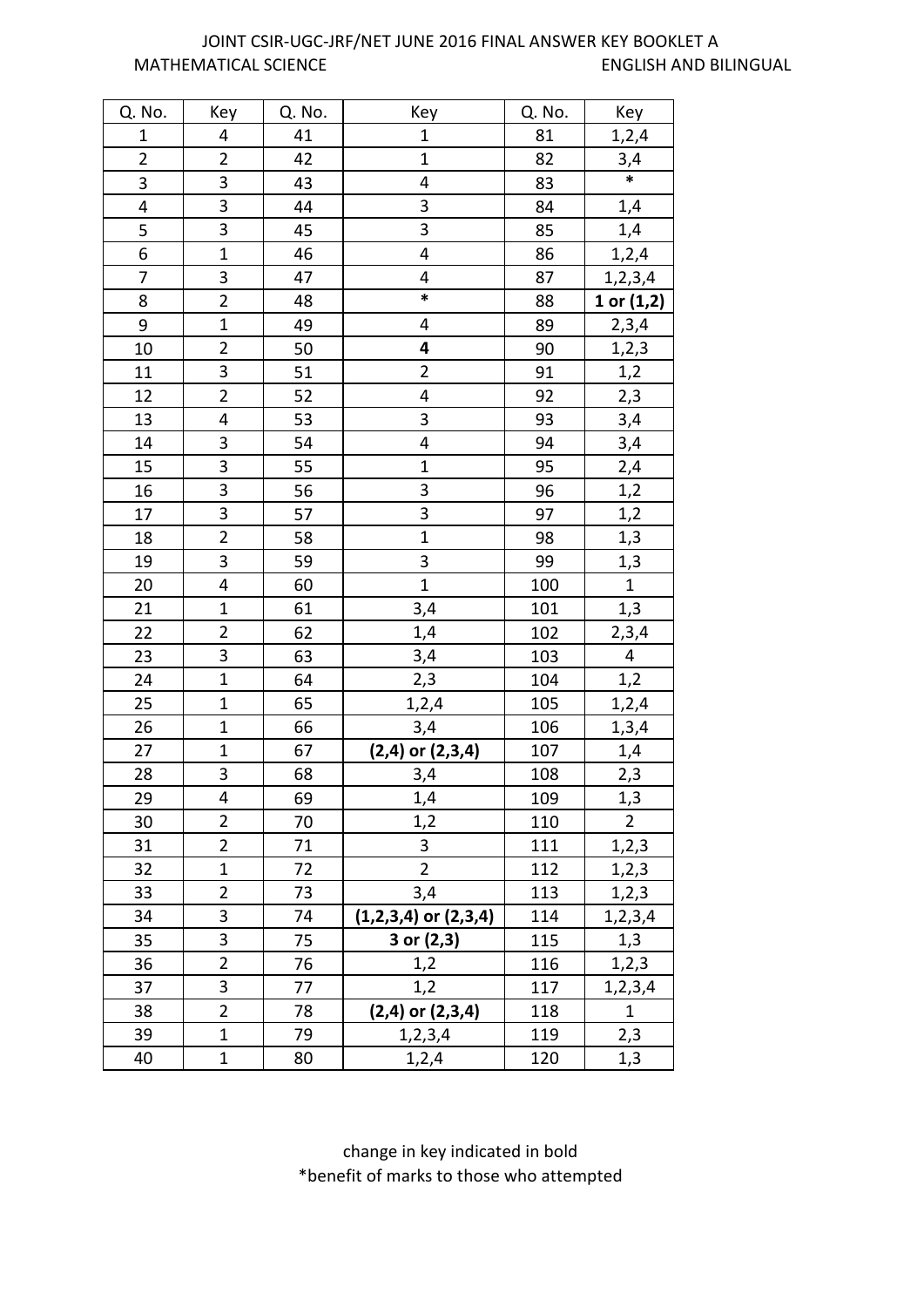## MATHEMATICAL SCIENCE ENGLISH AND BILINGUAL JOINT CSIR-UGC-JRF/NET JUNE 2016 FINAL ANSWER KEY BOOKLET B

| Q. No.                  | Key                     | Q. No. | Key                      | Q. No. | Key                     |
|-------------------------|-------------------------|--------|--------------------------|--------|-------------------------|
| $\mathbf 1$             | $\mathbf{3}$            | 41     | 4                        | 81     | 1,4                     |
| $\overline{2}$          | $\overline{3}$          | 42     | 3                        | 82     | 1 or (1,2)              |
| 3                       | $\overline{\mathbf{4}}$ | 43     | $\overline{\mathbf{4}}$  | 83     | 1, 2, 3, 4              |
| $\overline{\mathbf{4}}$ | $\overline{2}$          | 44     | $\ast$                   | 84     | 1,2,4                   |
| 5                       | 3                       | 45     | $\mathbf{1}$             | 85     | 1, 2, 4                 |
| 6                       | $\overline{2}$          | 46     | $\overline{1}$           | 86     | 1,4                     |
| $\overline{7}$          | $\overline{1}$          | 47     | 3                        | 87     | 1,2,4                   |
| 8                       | $\mathbf{1}$            | 48     | $\overline{\mathbf{4}}$  | 88     | 1, 2, 3, 4              |
| 9                       | 3                       | 49     | 4                        | 89     | 1, 2, 3                 |
| 10                      | $\overline{3}$          | 50     | $\overline{2}$           | 90     | 2,3,4                   |
| 11                      | 3                       | 51     | 4                        | 91     | 3,4                     |
| 12                      | $\overline{\mathbf{4}}$ | 52     | 4                        | 92     | 3,4                     |
| 13                      | $\overline{2}$          | 53     | $\overline{1}$           | 93     | 2,4                     |
| 14                      | $\overline{2}$          | 54     | $\overline{3}$           | 94     | 1,3                     |
| 15                      | 3                       | 55     | $\overline{3}$           | 95     | 1,3                     |
| 16                      | $\overline{\mathbf{4}}$ | 56     | 4                        | 96     | $\mathbf{1}$            |
| 17                      | $\overline{\mathbf{3}}$ | 57     | $\overline{1}$           | 97     | 1,3                     |
| 18                      | 3                       | 58     | 3                        | 98     | 2,3,4                   |
| 19                      | $\overline{2}$          | 59     | $\overline{1}$           | 99     | 1,2                     |
| 20                      | $\overline{3}$          | 60     | $\overline{3}$           | 100    | 2,3                     |
| 21                      | $\mathbf{1}$            | 61     | 1, 2, 4                  | 101    | 1,2                     |
| 22                      | $\overline{1}$          | 62     | 3,4                      | 102    | 1,2                     |
| 23                      | $\mathbf{1}$            | 63     | $(2,4)$ or $(2,3,4)$     | 103    | $\overline{\mathbf{4}}$ |
| 24                      | $\overline{2}$          | 64     | 3,4                      | 104    | 1,4                     |
| 25                      | $\overline{\mathbf{3}}$ | 65     | 1,4                      | 105    | 2,3                     |
| 26                      | $\mathbf{1}$            | 66     | 1,2                      | 106    | 1, 2, 3                 |
| 27                      | $\mathbf{1}$            | 67     | $\overline{3}$           | 107    | 1, 2, 3                 |
| 28                      | 3                       | 68     | $\overline{2}$           | 108    | 1, 2, 3, 4              |
| 29                      | $\overline{2}$          | 69     | 3,4                      | 109    | 1,3                     |
| 30                      | $\mathbf{1}$            | 70     | $(1,2,3,4)$ or $(2,3,4)$ | 110    | 1,2                     |
| 31                      | 4                       | 71     | 3 or $(2,3)$             | 111    | 1,2,4                   |
| 32                      | $\overline{2}$          | 72     | 3,4                      | 112    | 1, 3, 4                 |
| 33                      | 3                       | 73     | $(2,4)$ or $(2,3,4)$     | 113    | 1,3                     |
| 34                      | $\overline{2}$          | 74     | 1,4                      | 114    | $\overline{2}$          |
| 35                      | $\overline{2}$          | 75     | 3,4                      | 115    | 1,2,3                   |
| 36                      | 3                       | 76     | 2,3                      | 116    | 1,2,3                   |
| 37                      | $\overline{2}$          | 77     | 1,2                      | 117    | 2,3                     |
| 38                      | $\overline{1}$          | 78     | 1,2                      | 118    | 1,3                     |
| 39                      | 3                       | 79     | 3,4                      | 119    | 1, 2, 3, 4              |
| 40                      | $\mathbf{1}$            | 80     | $\ast$                   | 120    | $\mathbf{1}$            |

change in key indicated in bold \*benefit of marks to those who attempted